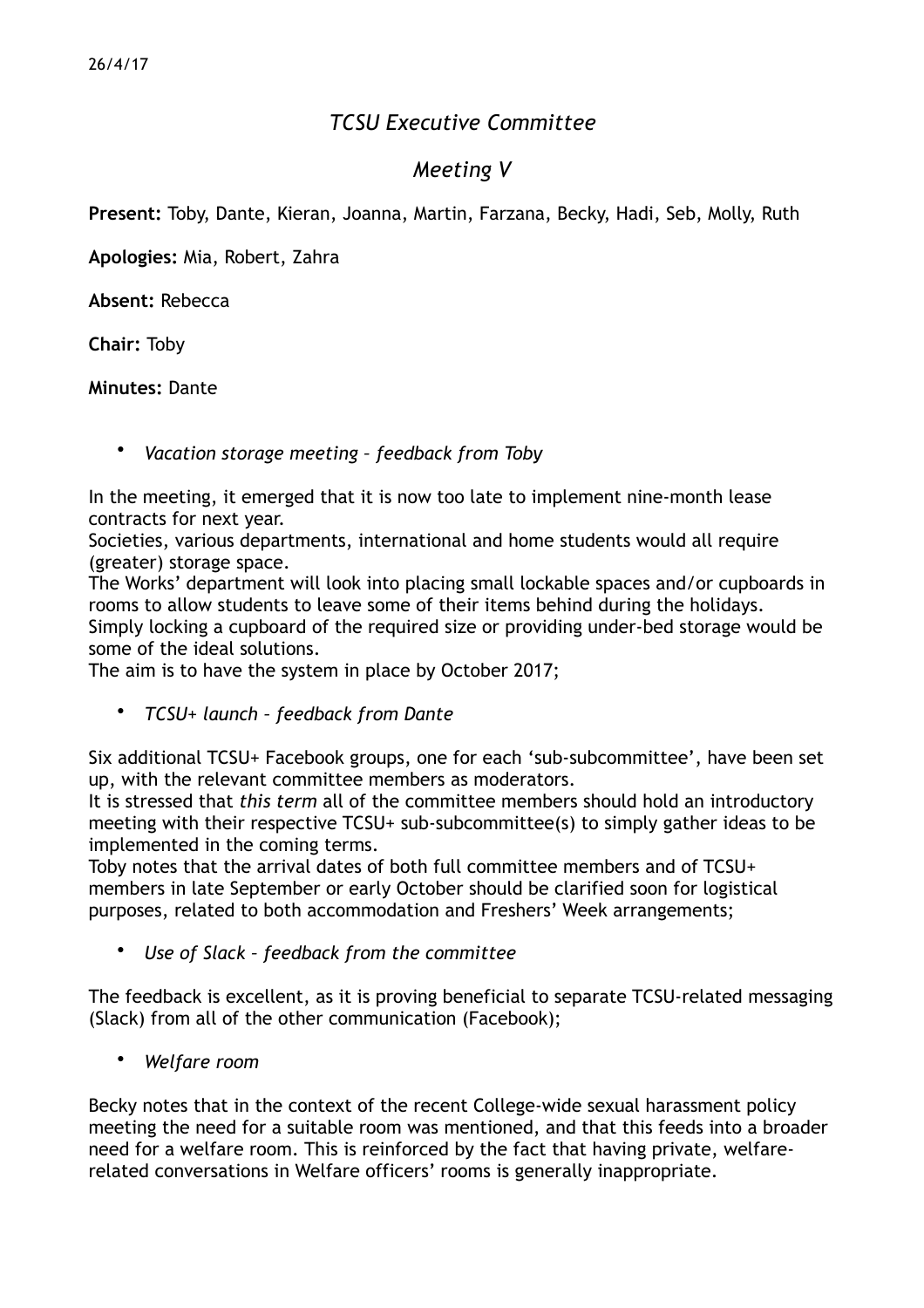Mark, BA Liaison and Welfare officer, will search for a suitable place to serve as welfare room.

Committee members emphasize some of the key elements that the welfare room should have, to include good lighting, being in a discreet location and having comfortable furniture such as sofas – with the Chaplains' room as a model.

It is finally stressed that the room should be lockable, and that the porters should receive a list of the Welfare officers entitled to use the room;

• *College sexual harassment policy guidelines* 

Discussion on which Welfare officers' contact information should be included in the guidelines that are currently being produced. While having more contacts would make the document more inclusive, it would also make it longer and less streamlined. A proposed compromise is mentioned, which would entail including the contacts of the Male and Female Welfare officers, of the Women's officer and of the LGBT officer;

• *Easter term Open meeting – possible date and agenda items* 

Toby notes that this is the last opportunity for constitutional changes before Freshers' Week. Possible constitutional changes include renaming Ruth's title and having the Secretary's duties separated from those of the Vice President and reassigned to another officer, as the two sets of responsibilities do not seem to match.

It is noted that Dante will also serve as TCSU+ Director.

Toby will launch a committee-wide doodle poll to set a date for the Open meeting. The need to provide an incentive for meeting attendance, such as offering Pizza to attendees, is emphasized;

• *Website reorganization brainstorming* 

Ideas mentioned include placing all of the committee members, including Welfare officers, on the same page rather than on separate ones, having a 'Green' section, as suggested by Mia, and having a section with BME-related useful links, as recommended by Zahra;

• *Welfare officers' confidentiality policies* 

Becky notes that currently Welfare officers face tricky decisions when determining whether to share some confidential information with others. As the current university confidentiality policy is very restrictive in the number of cases in which one may share information, the need for a TCSU confidentiality policy is expressed. The policy should be outlined on the TCSU website, so that what is expected of current and future Welfare officers is made clear;

• *Welfare officers' training sessions* 

Feedback is provided by Kieran on the CUSU-run training sessions for JCR Welfare officers.

It is further noted that TCSU Welfare officers will soon receive regular training from the College Mental Health Advisor, and that this practice should be set in stone for future committees to follow as well;